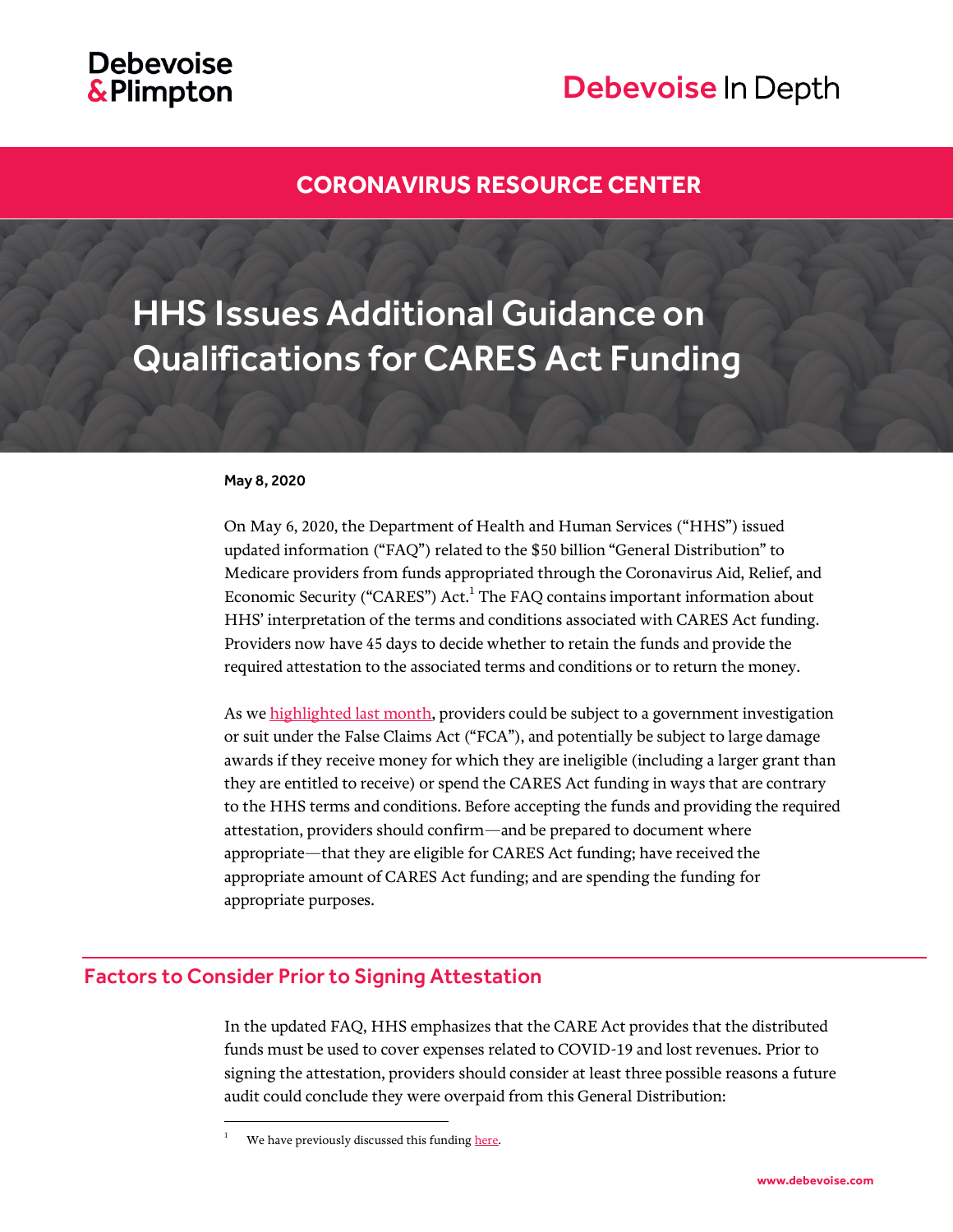

- HHS based the payment on faulty, incomplete or outdated information
	- HHS' initial allocations of funds to providers were made on the basis of 2019 Medicare fee for service data. Subsequent allocations were made by HHS in some instances on the basis of other cost reports regarding total 2018 revenues that providers have submitted to HHS.
	- HHS has opened a portal for providers to provide additional or corrected information on their revenues and expenses.
	- Providers should confirm that all data submitted to HHS for 2018, 2019 and through the provider portal does not contain material errors.
	- HHS posted and then removed formulas for the calculation of the initial \$30 billion allocation and the total \$50 billion General Distribution fund. Since those formulas appear to have been withdrawn by HHS, providers should not rely on them. Nonetheless, if a provider's initial allocation exceeded 6% of its 2019 Medicare fee for service billings by a material margin or its total allocation exceeded 2% of its total 2018 revenues by a material margin, such a provider should carefully review the data provided to HHS for errors and consider whether it is required to return the funds it has received from HHS.
- The provider received more in funding than it suffered in losses or expenses related to COVID-19
	- Providers should be prepared to prove to an auditor that CARES Act funding was spent for proper purposes. This might entail (i) documenting COVID-19-related expenses and (ii) calculating and recording losses from reduced patient visits and forgone procedures from February through May, 2020—and potentially losses in the upcoming months. To the extent the funds a provider received exceed COVID-19-related expenses or losses incurred, a provider may consider segregating those funds and making use of them only when it incurs subsequent costs or lost revenues.
	- HHS has not yet specified the period during which the losses or expenses must be incurred to qualify. Providers with smaller losses may need to consider whether they reasonably anticipate near-future losses or expenses that may justify their payments.
- The provider received funding from another source (including other COVID-19 related funding) to cover the same losses.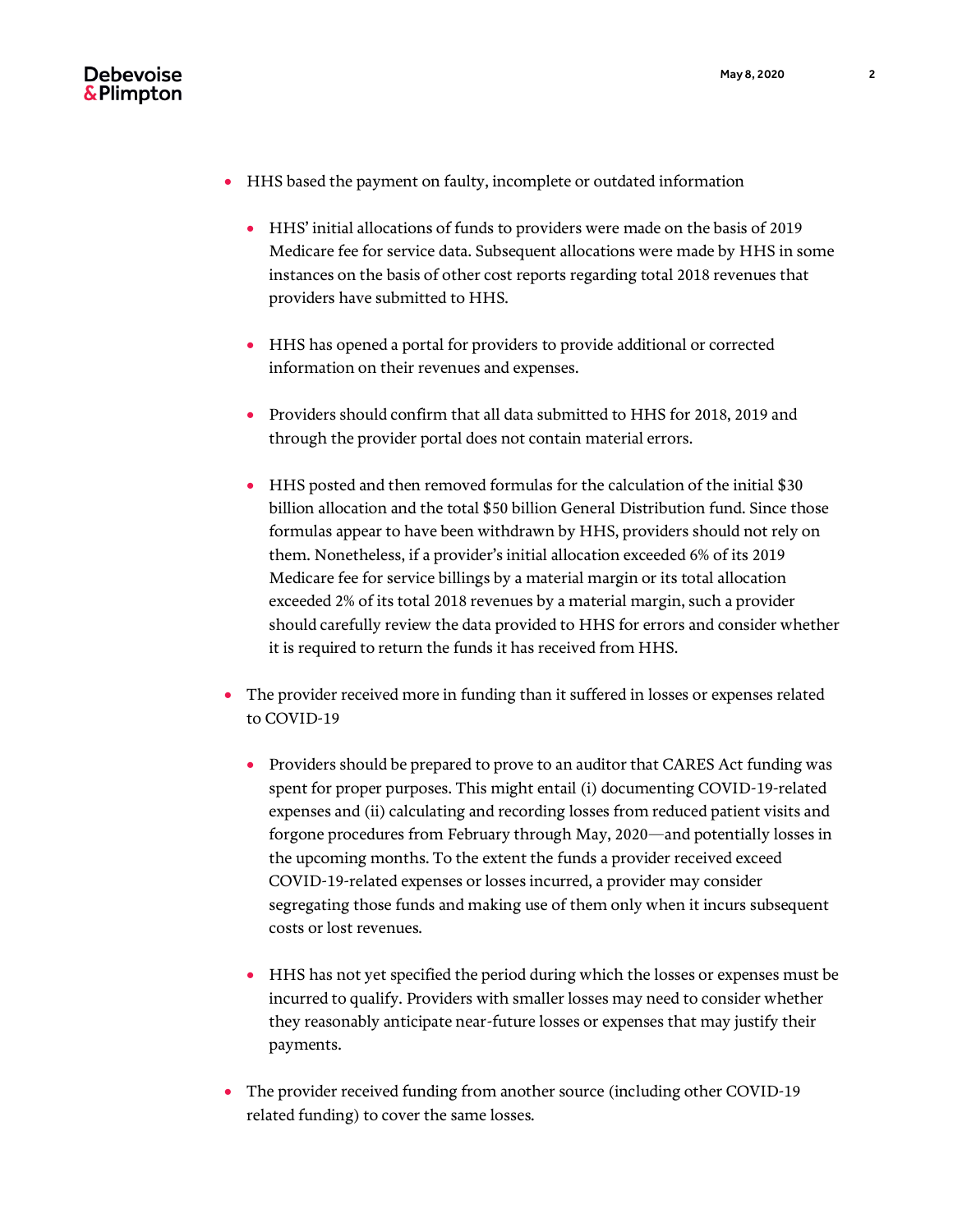

- Providers should document in their internal accounting records which losses or expenses they are covering with these General Distribution funds.
- Some providers will receive funds from multiple sources on top of the General Distribution, including those providers that receive special allocations in COVID-19 high-impact areas or rural hospitals; reimbursements for the treatment of uninsured COVID-19 patients; or small business grants and state grants. Such providers should be particularly careful to document how they are spending each category of funds and be prepared to establish that each source of funding is being spent for an appropriate purpose.
- At this time, it does not appear that an auditor would be likely to consider loans such as Medicare Accelerated or Advance Payments as funding to cover the same loss because such funds must be repaid starting in four months. If any such loans are forgiven in the future, however, providers would likely need to be able to document that those funds were used to cover different losses or expenses than those covered by the General Distribution funds.

Depending on their situation, providers may need to return funds or seek additional funding to achieve the intended portion of the provider's net revenues and cover the providers' losses and expenses. HHS is directing providers who believe they were overpaid to return the *entire* payment and then reapply through the [provider portal](https://covid19.linkhealth.com/docusign/#/step/1) for the correct amount of funding. Providers that believe they were underpaid are still able to seek additional funding from the remaining \$20 billion of General Distribution funding. They can read mor[e here](https://www.debevoise.com/insights/publications/2020/04/appropriations-for-healthcare-providers-related-to) and should provide the additional requested informatio[n here.](https://covid19.linkhealth.com/docusign/#/step/1)

Providers have  $45$  days from the date on which they receive the payment to decide whether to return the funds or sign the attestation.

Note that HHS is now [publishing](https://data.cdc.gov/Administrative/HRSA-Provider-Relief-Fund-General-Allocation/kh8y-3es6) the amount of funding received by each provider that has completed an attestation.

### Balance Billing Bar for Actual or Presumptive COVID-19 Patients

The updated FAQ also provides some additional information on how HHS will interpret the prohibition on "balance billing" patients who are treated for COVID-19 that providers must agree to in order to accept the General Distribution funds. Providers who receive these funds are prohibited from charging out-of-network patients who are treated for "a presumptive or actual case of COVID-19" more for their care than they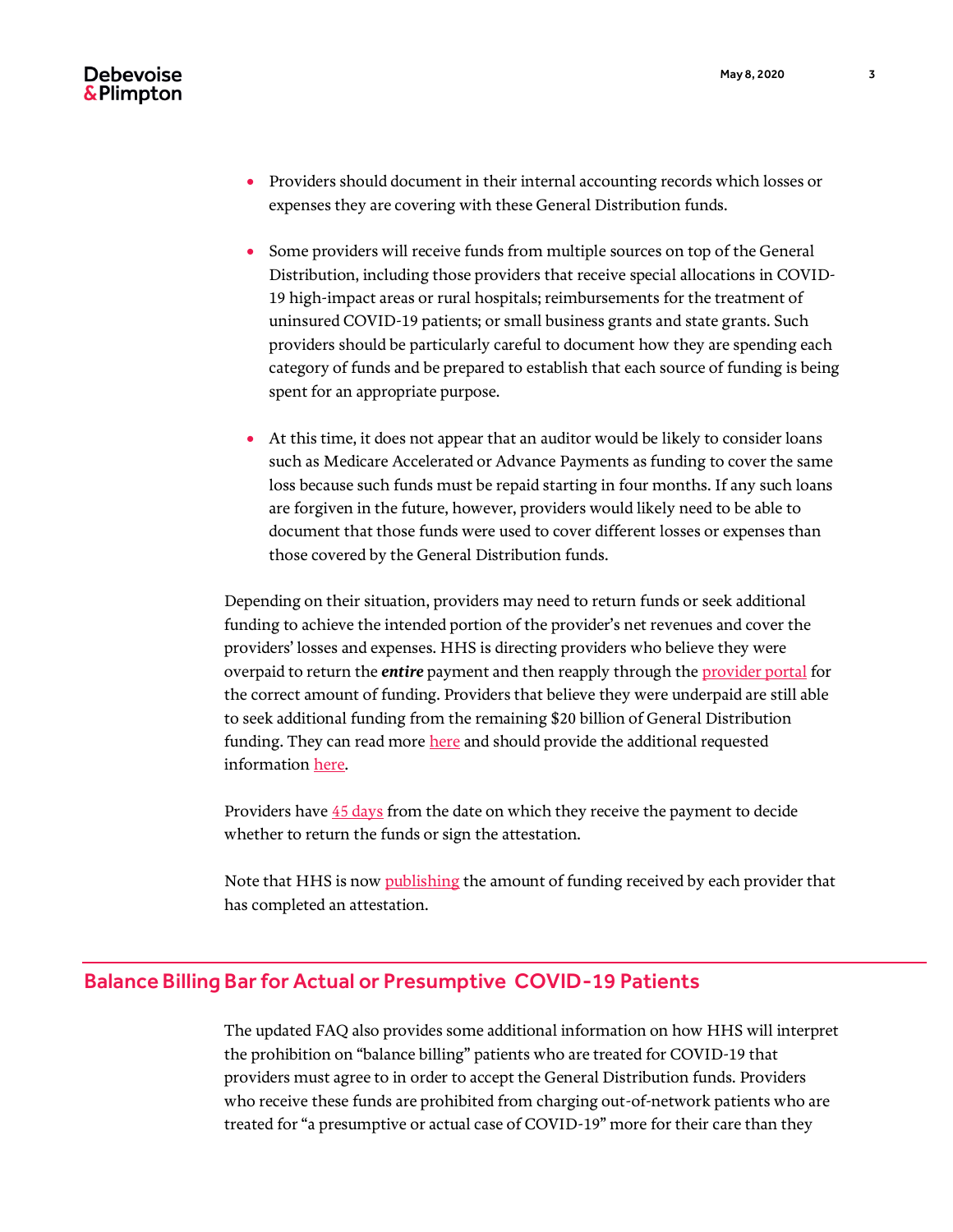would charge an in-network patient—otherwise known as balance billing. HHS has now explained that "[a] presumptive case of COVID-19 is a case where a patient's medical record documentation supports a diagnosis of COVID-19, even if the patient does not have a positive in vitro diagnostic test result in his or her medical record."

This definition of "presumptive case" is likely to present challenges to providers who otherwise engage in the practice of balance billing. COVID-19 can present with widely varied symptoms. Given the shortage of tests, particularly in the earlier days of the pandemic, providers may have seen patients without realizing, for example, that a patient's heart attack or pneumonia was triggered by an underlying COVID-19 infection. Even if a provider did suspect COVID-19, if no test was available they may not have ordered one, so there may be no code in the patient's medical record allowing a billing clerk to know the case was a presumptive COVID-19 case. There may also be cases where the COVID-19 diagnosis was missed initially and then made by another provider. Providers should evaluate their billing procedures to determine how billing staff can ensure that they are not balance billing presumptive or actual COVID-19 patients. All new procedures, and their implementation, should be documented and carefully monitored for compliance.

\* \* \*

For more information regarding the legal impacts of the coronavirus, please visit our [Coronavirus Resource Center.](https://www.debevoise.com/topics/covid19checklist)

Please do not hesitate to contact us with any questions.

NEW YORK



Andrew L. Bab albab@debevoise.com



Jennifer L. Chu jlchu@debevoise.com



Mark P. Goodman mpgoodman@debevoise.com